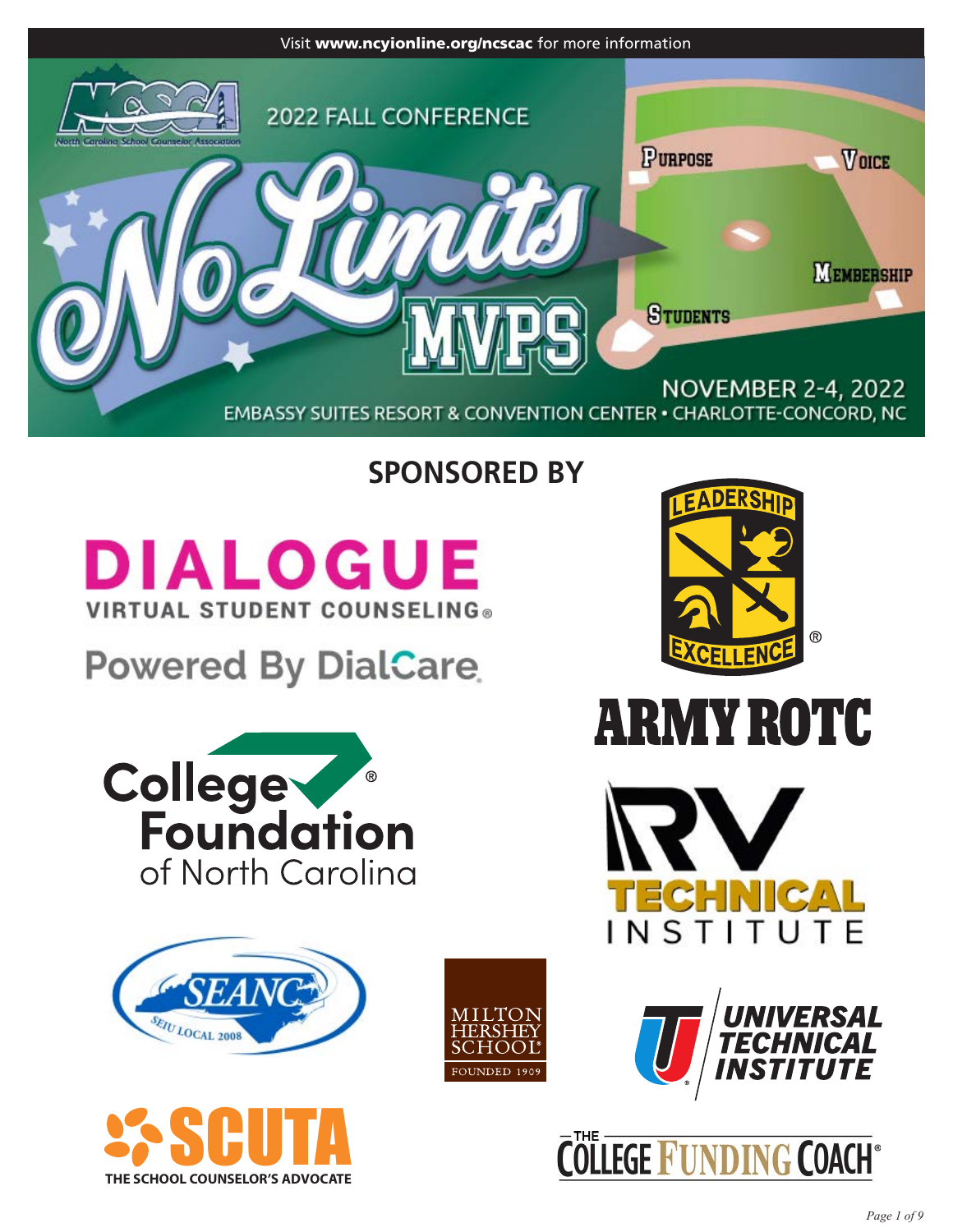*Page 2 of 9*

### Wednesday, November 2 **(This session is open for all conference attendees)**

Pre-Conference Keynote Speaker (General Session Time, 3:30 pm)

# Behavior Interventions That Work

### Amie Dean

ABOUT THIS SESSION: Do you have a plan for what you will do when a student doesn't comply with your request the first time? Second time? How about the third time? Do you go home tired and exhausted from frustration? This presentation will guide you in developing a thorough, preventative plan for handling issues from low level distractions to serious/chronic behaviors. This is a practical, hands-on presentation filled with concrete steps you can use the next day to help students and yourself.

SPEAKER BIO: Amie Dean, M.Ed., B.A. has worked in education for 28 years. She has experience teaching at all levels, and has taught both special and general education. She was with Fulton County Schools (GA) for ten years, four of which she provided support to teachers and students as the Student Support/RTI Coordinator for her middle school. She holds a Master's degree in Education and is Nationally Board Certified as an Exceptional Needs Specialist. With 28 years' experience as an educator and 14 years as a professional consultant, Amie has worked with thousands of teachers, counselors and administrators in over 250 districts to improve best practices in behavior support, student engagement, and differentiated instruction. Amie has trained with Dr. Rick DuFour, Dr. Kay Burke, Dr. Spencer Kagan, Dr. Ruby Payne, and many others. Amie is also an author of many books, including *Your Happy Heart, There's No Dream Too Tall,* and *15-Minute Focus: Behavior Interventions*.

*Amie will also be presenting a breakout session.*

### Thursday, November 3

Keynote Speaker (General Session Time, 8:30 am)

# Understanding Students Through Their Perspectives

### Tommie Mabry

ABOUT THIS SESSION: This session will give strategies to provide a space for students to develop a positive perspective on their formal education. This interactive session will provide educators with real-world insight into how shifting their own perspective on their students, can transform the educational process. By taking a deep dive into what shapes students' perspectives, educators can better understand the beliefs, values, and experiences of students who have been labeled as "troubled" or "at risk."

This session will also allow participants to see the importance of being able to build trust with their students.

SPEAKER BIO: Dr. Tommie Mabry grew up in one of Jackson, MS roughest neighborhoods. He was suspended or expelled from several schools due to his behavior. Things started to change for Tommie when he joined an AAU basketball league that traveled around the world. He received a full basketball scholarship to Missouri State University-West Plains and later received a B.A. cum laude in Education from Tougaloo College and his M.A. in Child Development. After his undergraduate studies, Tommie was hired as a teacher by the same Jackson Public School District that had suspended and expelled him many times during elementary and secondary education. He went on to get a Doctorate Degree – an Executive Ph. D. from Jackson State University in 2020 where he majored in Urban Higher Education. Tommie now travels the world sharing his story to motivate and inspire others.





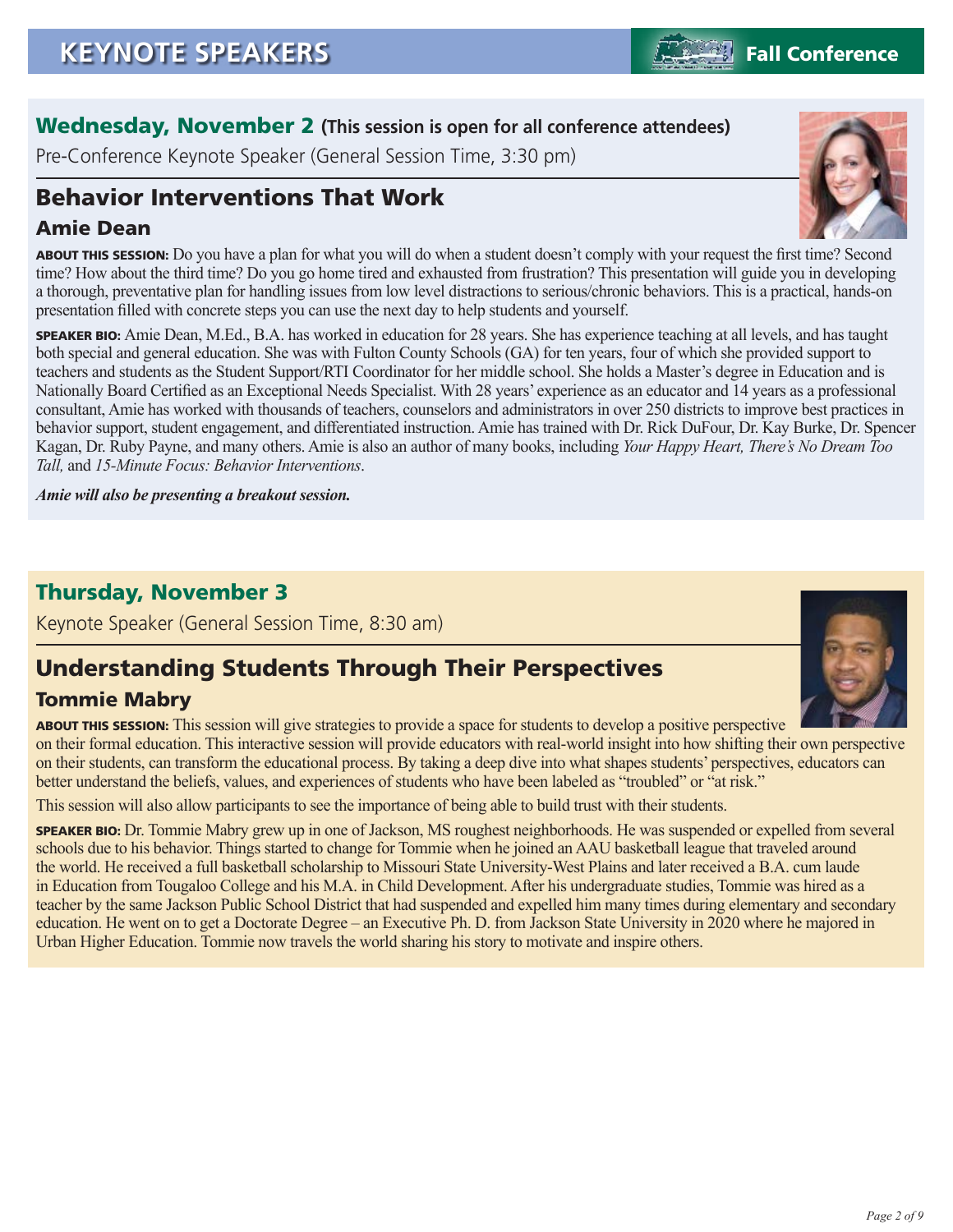

### TENTATIVE SCHEDULE

#### WEDNESDAY, NOVEMBER 2, 2022

|                  | 7:30am-7:30pm On-Site Conference Registration and Information Desk Open                         |
|------------------|-------------------------------------------------------------------------------------------------|
| 8:00am-11:00am   | NCSCA Delegate Assembly                                                                         |
| 10:00am-1:30pm   | <b>Exhibitors Setup</b>                                                                         |
| 11:30am-2:00pm   | Leadership Day Meeting                                                                          |
|                  | <b>12:00pm-3:15pm</b> Pre-Conference Sessions                                                   |
|                  | <b>1:30pm-2:00pm</b> Snack Break with Exhibitors                                                |
| $1:30$ pm-6:00pm | <b>Exhibits Open</b>                                                                            |
| 3:30pm-5:00pm    | Pre-Conference General Session (Open to All Conference Attendees)<br>Keynote Speaker: Amie Dean |

#### THURSDAY, NOVEMBER 3, 2022

| 7:00am-5:00pm   | On-Site Conference Registration and Information Desk Open                                                              |
|-----------------|------------------------------------------------------------------------------------------------------------------------|
| 7:30am-8:30am   | <b>Continental Breakfast</b>                                                                                           |
| 7:30am-5:00pm   | Exhibits Open                                                                                                          |
| 7:30am-7:00pm   | <b>Silent Auction</b>                                                                                                  |
| 8:30am-10:00am  | Opening Session Kick Off: Welcome, Introduction, Regional Roll Call, Updates & Awards<br>Keynote Speaker: Tommie Mabry |
| 10:00am-10:30am | <b>Break with Exhibitors</b>                                                                                           |
| 10:30am-11:30am | Program Session 1                                                                                                      |
| 11:30am-12:30pm | Boxed Lunches (Name Badge Required)                                                                                    |
| 11:30am-12:30pm | Past Presidents Luncheon                                                                                               |
| 11:30am-1:00pm  | Graduate Student Luncheon and Panel                                                                                    |
| 12:30pm-1:30pm  | Program Session 2                                                                                                      |
| 1:30pm-2:00pm   | <b>Break with Exhibitors</b>                                                                                           |
| 1:30pm-3:30pm   | <b>Graduate Student Poster Sessions</b>                                                                                |
| 2:00pm-3:00pm   | Program Session 3                                                                                                      |
| 3:00pm-3:30pm   | <b>Break with Exhibitors</b>                                                                                           |
| 3:30pm-4:30pm   | Program Session 4                                                                                                      |
| 4:40pm-5:10pm   | <b>Regional Meetings</b>                                                                                               |
| 5:10pm-6:30pm   | <b>Celebration Reception &amp; Silent Auction</b>                                                                      |

#### FRIDAY, NOVEMBER 4, 2022

| 6:30am-7:30am Fun Run/Walk        |                                                                         |
|-----------------------------------|-------------------------------------------------------------------------|
| <b>7:00am-8:00am</b> Yoga Session |                                                                         |
|                                   | 7:30am-9:00am On-Site Conference Registration and Information Desk Open |
|                                   | 8:30am-9:00am Coffee Service only                                       |
| 8:30am-11:30am Exhibits Open      |                                                                         |
|                                   | <b>9:00am-10:30am</b> Core Skills Building Workshops                    |
|                                   | <b>10:30am-11:00am</b> Snack Break with Exhibitors                      |
|                                   | <b>11:00am-12:30pm</b> Core Skills Building Workshops                   |

#### PROFESSIONAL CONTACT HOURS OFFERED

For the NCSCA Conference, a total of 14.5 Contact Hours can be earned if the participant attends a pre-conference session and the pre-conference keynote, all day Thursday and Friday. Attendees will recieve 10 hours if they attend all sessions on Thursday and Friday only.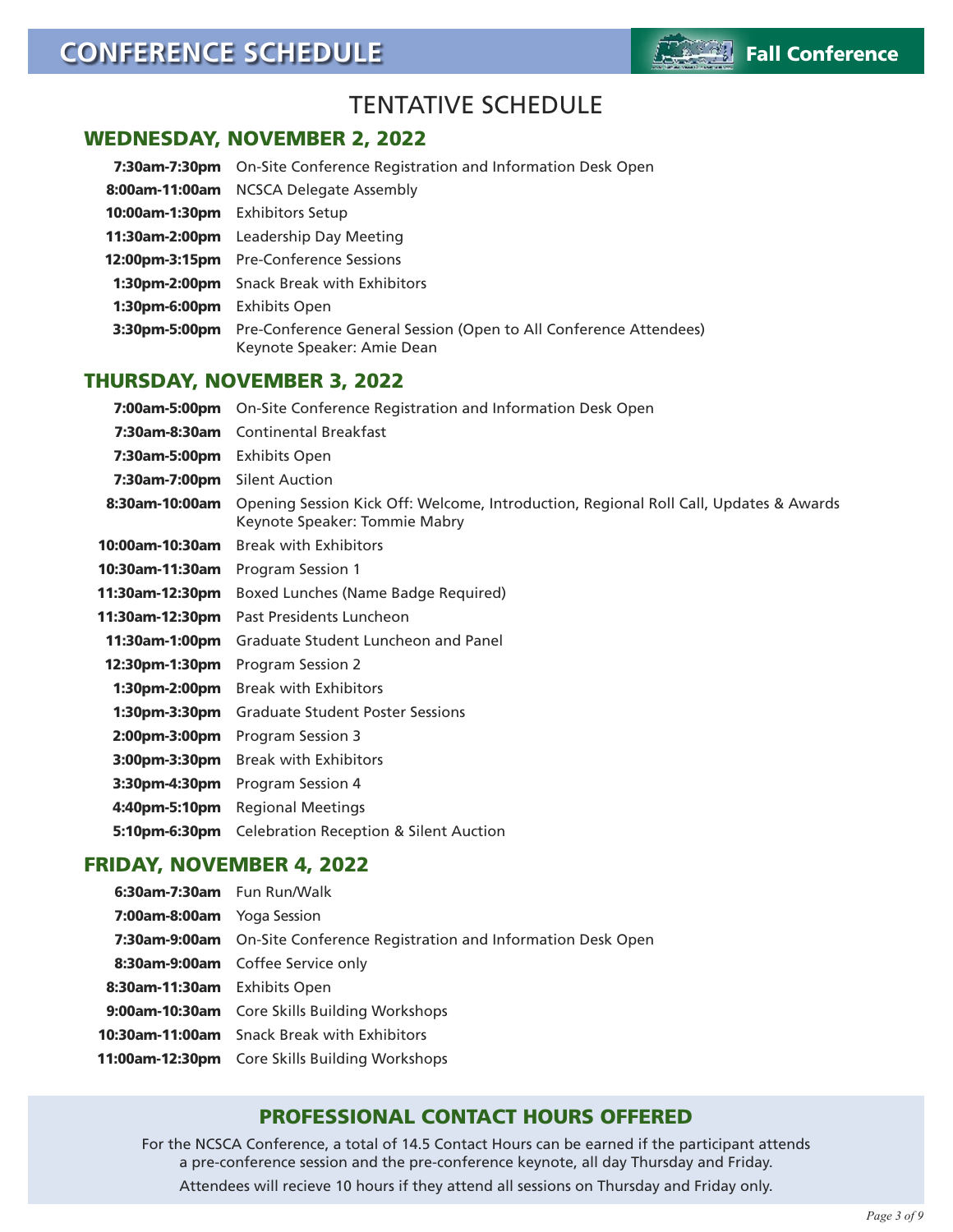# **Visit** 50+ Exhibitors **at the Conference!**



### **PRE-CONFERENCE LEARNING INSTITUTE** Fall Conference

#### **Wednesday, November 2, 12:00 p.m. - 3:15 p.m. (Lunch not included)**

The Pre-Conference Learning Institute includes additional opportunities for more professional development and CEU contact hours. The sessions generally cover more in-depth information and allow more opportunity for discussion. **These sessions are not included in the conference registration fee.** Space is limited for all sessions. Interested participants are encouraged to register early.

*All Pre-Conference sessions are being held at the same time, so you may only choose one session to attend.*



#### 1. What You Need to Know About Universal Mental Health Screening

#### Emily Goodman-Scott

ABOUT THIS SESSION: We screen students for academics, vision, and hearing… but what about mental health and social/ emotional protective factors? Universal screening, the systematic screening of every student for given criteria, is increasingly used in our schools across the country, often as part of MTSS/PBIS. Come learn more about universal screening, including how to get started and commonly used assessments. Hear about other schools' implementation, and leave with a plan for how

to begin.

SPEAKER BIO: Dr. Emily Goodman-Scott is an Associate Professor in Counselor Education and the School Counseling Coordinator at Old Dominion University, in Virginia. As a previous school counselor and special education teacher, Dr. Goodman-Scott has been in education for nearly 15 years. She was a 2018 recipient of the Top 40 Under 40 award for her region, and served on the Virginia School Counselor Association board for 10 years, including most recently as Chair of the Board (2019-2020). She enjoys speaking at national conferences, invited state association workshops, and school districts trainings.

Dr. Goodman-Scott is the lead editor of the 2019 book *A School Counselor's Guide to Multi-tiered Systems of Support*, and more recently an author of the 2020 book published by the American School Counselor Association, *Making MTSS Work*. She has co-authored the *I Can* series of children's social stories. You can follow her on Twitter: e\_goodmanscott and SchCouns4MTSS; and Facebook: School Counselors for MTSS.

**Emily will also be presenting two breakout sessions.**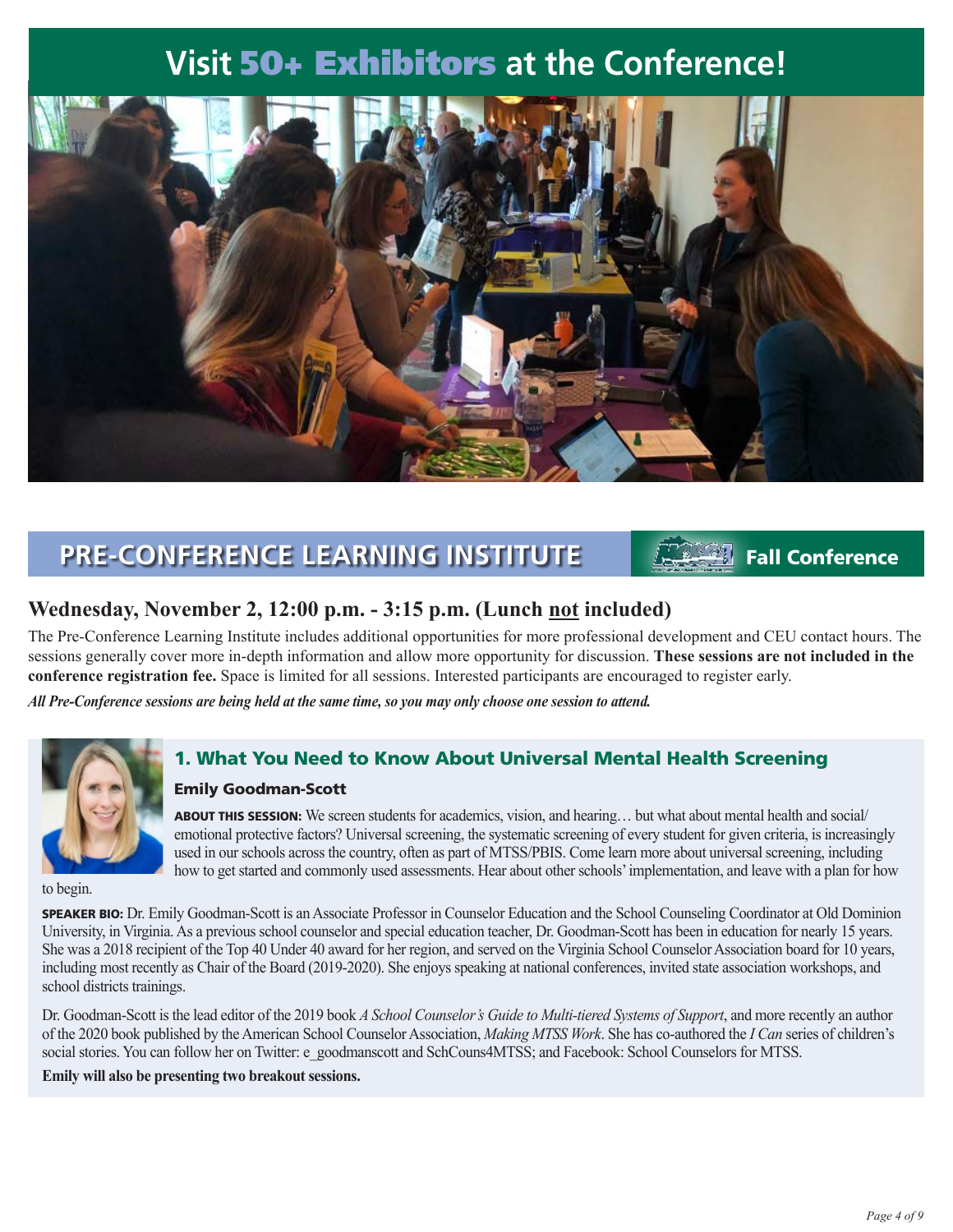

#### 2. Threat and Suicide Risk Assessment: Developing a Proactive and Consistent Approach to Evaluating Risk

#### Melissa Reeves

ABOUT THIS SESSION: This workshop will focus on the process and procedures needed to establish a consistent school/ district-wide approach to threat and suicide risk assessment utilizing a multidisciplinary team. Critical factors discussed will include: current statistics, legal cases, post-incident reviews, and early identification of warning signs, primary

prevention strategies to "break the code of silence; an overview of threat and risk assessment models and tools; assessment procedures; and strategies for interventions, postventions, and working with difficult parents. Case study examples and forms will be shared to illustrate the process.

Participants will learn:

- how to establish a consistent school- or district-wide approach to threat and suicide risk assessment.
- the critical factors contributing to risk to include current statistics and early identification of warning signs
- best practice guidelines as established by prior legal cases and lessons learned reports
- primary prevention strategies to break the code of silence
- about a variety of threat and risk assessment models and measures that guide assessment procedures
- strategies for interventions and postvention
- strategies for working with difficult parents
- from case study examples and shared forms that illustrate the risk assessment process

SPEAKER BIO: Dr. Melissa Reeves, Ph.D., NCSP, LCMHC is Past-President of the National Association of School Psychologists, a nationally certified school psychologist, licensed clinical mental health counselor, and licensed special education teacher. Most recently she was an Associate Professor at Winthrop University, and has over 20-years' experience working in public schools, a private school, and day and residential treatment programs. Dr. Reeves is a co-author of the *PREPaRE Crisis Prevention and Intervention* curriculum and travels nationally and internationally training professionals in crisis prevention and intervention, threat and suicide assessment, trauma and PTSD, and cognitivebehavioral interventions. She is a Senior Advisor for Safe and Sound Schools, an organization founded by two parents who lost their children in the Sandy Hook tragedy, and senior consultant with Sigma Threat Management Associates, an Ontic company. Dr. Reeves has authored multiple books and publications focusing on school safety and trauma.

**Melissa will also be presenting two breakout sessions.**



#### 3. Culturally Responsive Approach to Solution-Focused Counseling

#### Sejal Parikh Foxx

ABOUT THIS SESSION: Learn the basic concepts and skills related to culturally responsive practices and solutionfocused counseling strategies. Infusing these principles can help foster relationships that respect and value diversity.

SPEAKER BIO: Dr. Sejal Parikh Foxx is a Professor and Chair in the Department of Counseling. She is a former elementary and high school counselor. She is co-author of School Counseling in the 21st Century, 6th edition. In

2015, she received the Counselor Educator of the Year Award from the North Carolina School Counselors Association. Dr. Foxx is a former member and Vice Chair of the CACREP Board of Directors. She teaches both doctoral and master's level courses and her special areas of interest are school counseling, multicultural and social justice, urban education, and creating equity and access to college and career readiness. She has been successful working with interdisciplinary teams to attain over \$2 million dollars in grant funding from the Department of Education and National Science Foundation.

Dr. Foxx received her Bachelor of Arts in Psychology in 1997 from the University of North Florida. She also graduated from the University of North Florida with her Master of Education in Counseling in 2001. Dr. Foxx completed her doctoral degree in Counseling from the University of North Carolina at Charlotte in 2008.

**Sejal will also be presenting two breakout sessions.**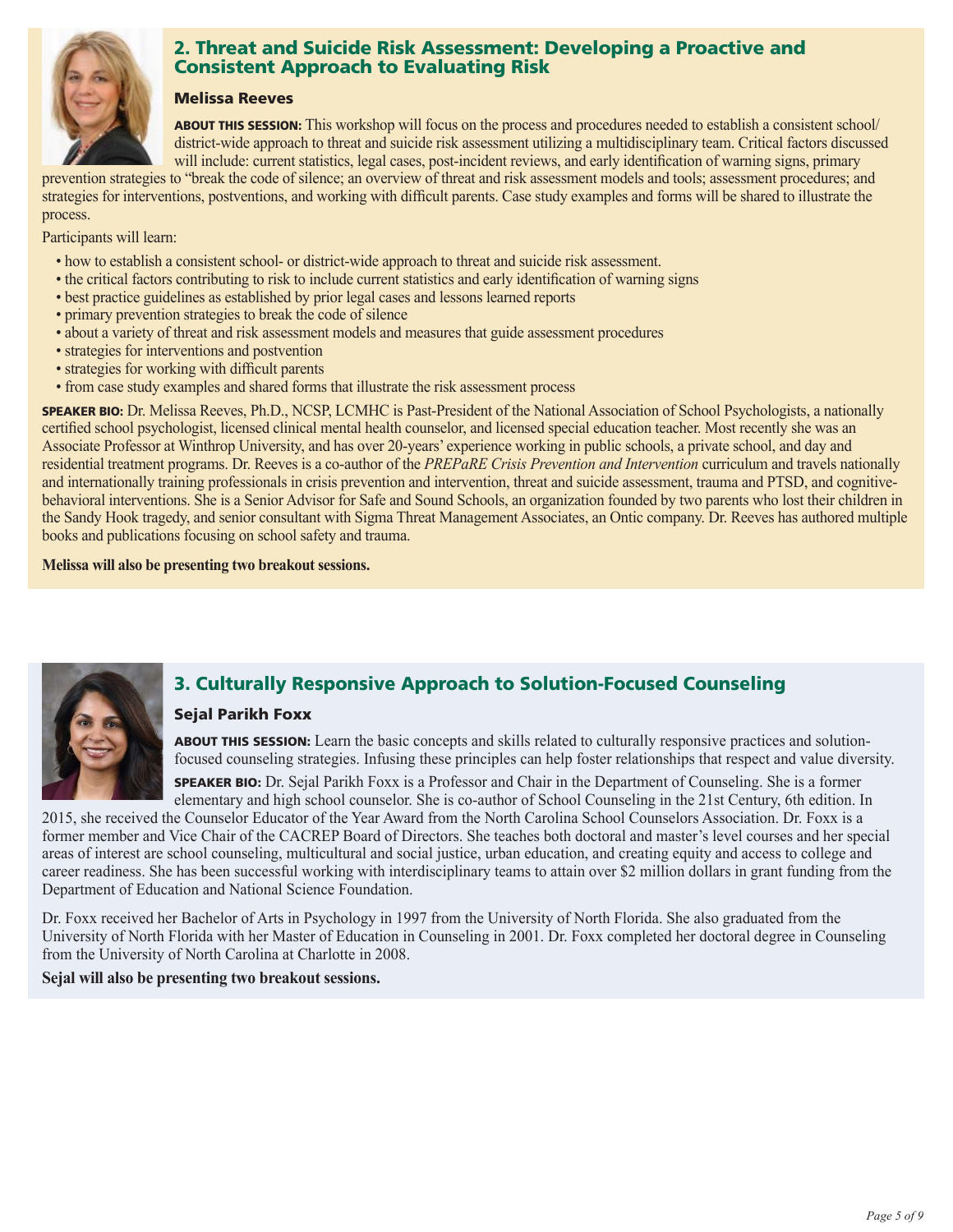# **CORE SKILLS BUILDING WORKSHOPS Fall Conference**

#### **Friday, November 4, 9:00 a.m. - 12:30 p.m.**

The Core Skills Building Workshops **are included in the conference registration fee** and are being held at the same time. Each session will be presented twice, once from 9:00 a.m.–10:30 a.m. and again from 11:00 a.m. to 12:30 p.m.



#### 1. Roses in Concrete: Emerging through Structural Adversity

#### John Nwosu

ABOUT THIS SESSION: Did you hear about the rose that grew from a crack in the concrete? Proving nature's law is wrong, it learned to walk without having feet. Our students of color are often roses tasked with emerging from concrete. They face the same challenges and stressors that all plants do. They also endure harm that comes with navigating social systems designed in opposition to their well-being.

People interact in predictable ways that harm students of color regardless of intent. As school counselors, we must deliver services that promote healing from the stress and trauma our students experience. We must also teach skills to help them navigate and change their environment.

In this interactive session we will explore ways to transform obstructive concrete to fertile soil that has more pathways to well-being for all students. After, participants should be able to…

- Discuss the relationship between stress, wellbeing, and social outcomes
- Examine school counselors' role as leaders, collaborators, and advocates for systemic change
- Identify school counselor praxis tools for discerning, analyzing, and changing barriers at multiple levels of society

SPEAKER BIO: John Nwosu is a human developer who believes in helping individuals, families, and communities rise. He grew up in Austell, GA, a city near Atlanta. He is a product of a Nigerian and African-American family with high levels of love, support, and expectations. After years of being entangled with chronic underperformance caused by stress, anxiety, and depression, he graduated from Georgia Southern University with debt and a degree in Chemistry. John is currently the Middle School Counselor of the Year in one of the largest school districts in the nation where he shows scholars how to show up, grow up, glow up, and sow up while also promoting social, economic, and political justice in and outside the classroom. John is a licensed mental health counselor, national speaker and trainer, and the founder of Think D.I.F., LLC (@thinkdiflife, thinkdif.me) which offers uniquely interactive training that focuses on "leading with diversity, inclusion, and fairness.". He currently lives in Atlanta with his beautiful and amazing wife, Chanelle, and son, John.



#### 2. Mental Health Literacy: Raising Awareness to Provoke Change

#### Julia Taylor

ABOUT THIS SESSION: Current research indicates that 1 in 5 students will experience a mental illness before the age of 25, with symptomology beginning during adolescence. The lifelong trajectories for these conditions can be greatly improved with early identification and intervention. School counselors are ideal to provide Tier 1 programming to reduce stigma, promote help-seeking behavior, and enhance mental health literacy for youth. This session will provide an overview of

current research and best practices to address the topic, along a plethora of suggestions and advocacy resources.

SPEAKER BIO: Dr. Julia V. Taylor is an assistant professor at the University of Virginia. She was previously the Dean of Student Services for the Wake Young Women's Leadership Academy, a public, all girls' school located in Raleigh, NC. Originating from the Washington, DC area, Julia received her undergrad degree in Exercise Science with a concentration in Health Education from George Mason University. She received her masters in Psychology with a concentration in School Counseling from Marymount University. Julia received her doctorate from Virginia Commonwealth University in Counselor Education and Supervision.

Julia is the author of many books: *The Body Image Workbook for Teens, The Bullying Workbook for Teens, Salvaging Sisterhood, G.I.R.L.S: Group Counseling Activities for Enhancing Social and Emotional Development*, and a children's book, *Perfectly You*. She frequently presents her research and experiences with educators, parents, and students at the national level.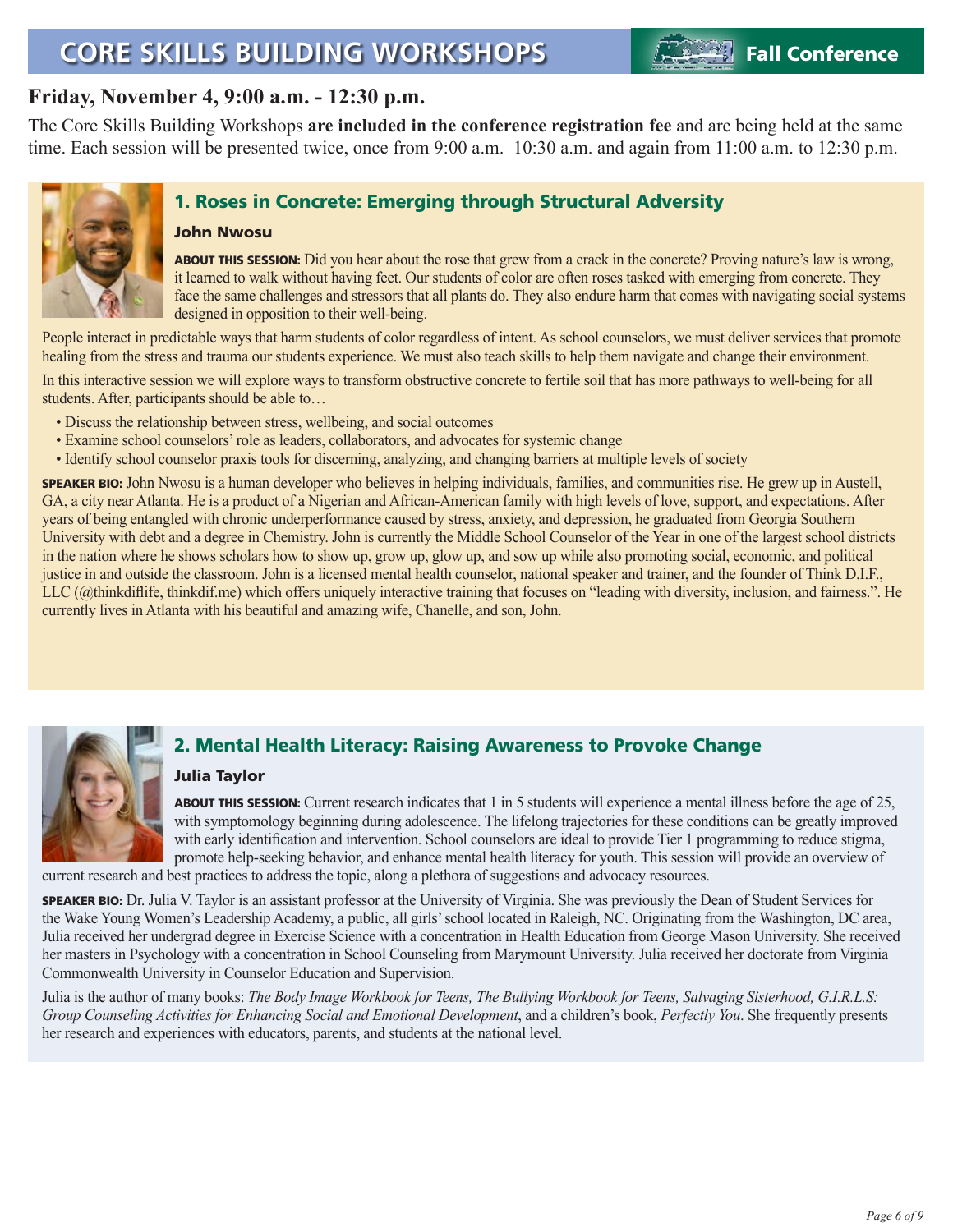

#### 3. Addressing the Needs of Young People Today

#### Raychelle Cassada Lohmann

ABOUT THIS SESSION: Each generation is shaped by the history of time. Today's youth know firsthand about pandemics, recessions, mass shootings

and acts of terrorism. Unfortunately, this generation understands their sense of security can instantly vanish. Due to changing times, many young people have concerning emotional/social and behavioral challenges. This presentation will

highlight top issues facing young people and will equip frontline workers with essential knowledge to help youth become resilient and stronger in the face of adversity.

SPEAKER BIO: Raychelle Cassada Lohmann, Ph.D., LCMHCS, ACS, GCDF is a counselor educator, clinical mental health counselor, and author of numerous books, including *15-Minute Focus: Anger, Rage and Aggression, The Anger Workbook for Teens, The Bullying Workbook for Teens*, and *The Sexual Trauma Workbook for Teen Girls*. Raychelle has expertise in a wide range of issues affecting adolescents, from anger and aggression to anxiety and depression to sexual abuse and bullying. Raychelle attended North Carolina State University, where she received her B.A. in psychology, her M.S. in counselor education and her Ph.D. in counseling and counselor education. With over 20 years in the counseling profession, Raychelle has devoted much of her time to working with children, adolescents, parents and educators.



#### 4. Technology Toolbox for School Counselors

#### Andrea Burston

ABOUT THIS SESSION: Learn helpful technology tools such as Google Tools, online storage tools and online communication tools that will simplify and enhance your comprehensive school counseling program. For a more hands on approach, participants are encouraged to bring laptops, iPads, tablets and any other WiFi capable electronic devices to this exciting and interactive session.

SPEAKER BIO: Andrea Burston is a former high school computer/technology teacher turned elementary school counselor. She is the school counselor for Wake County Public Schools working at JY Joyner IB Magnet Elementary School in Raleigh, NC. Andrea is also the writer of the jyjcounselor blog where she shares her enjoyment of her career as well as many counselor ideas with school counselors from all over the world. She loves using technology and is always looking for new and innovative ways to integrate technology into her school counseling program. Andrea has presented at various conferences and workshops on using technology in counseling programs.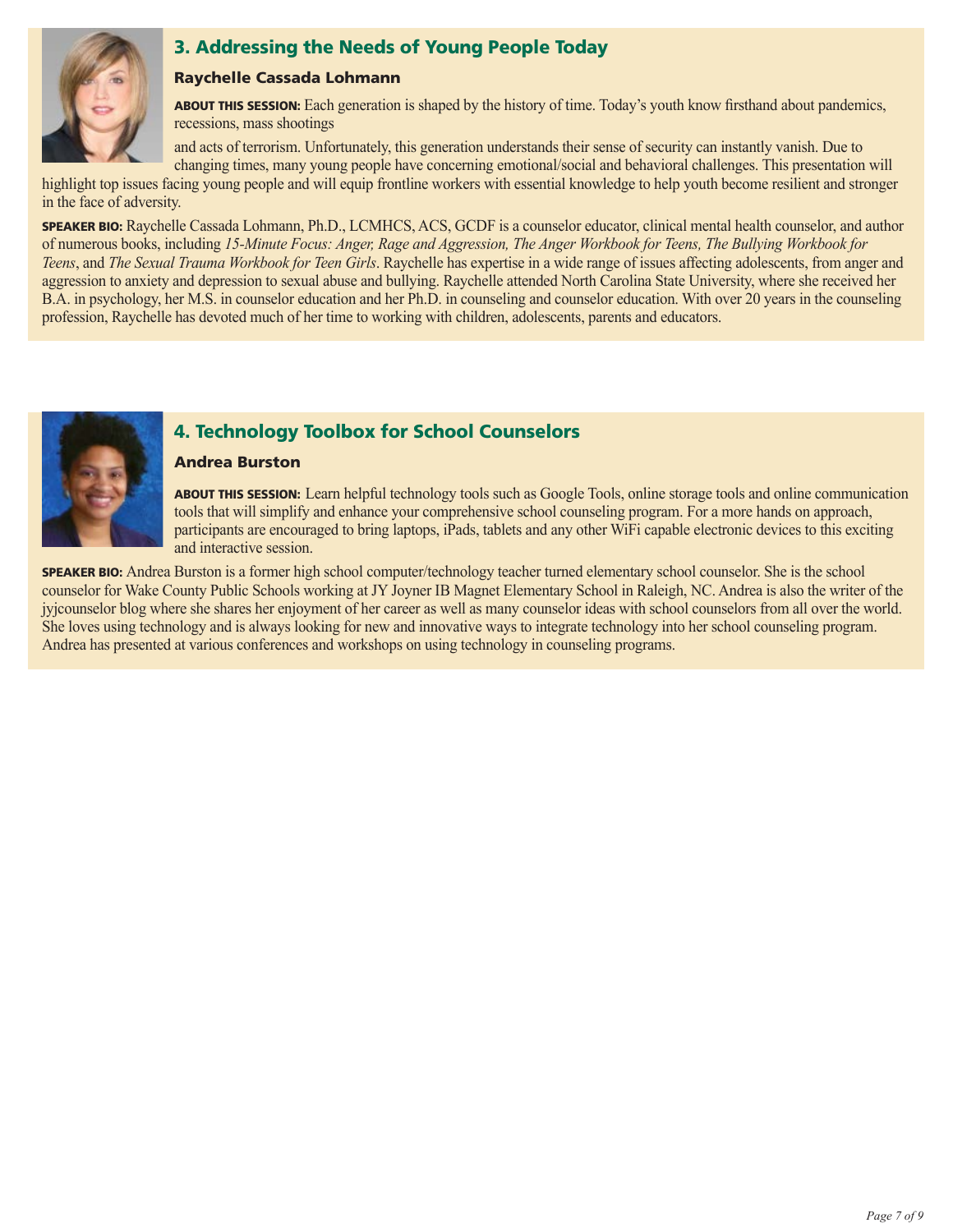## **REGISTRATION Fall Conference**

Save on your conference registration by becoming a member of the NCSCA!

Visit *www.ncschoolcounselor.org* BEFORE registering to get your member number.

|                                                                                                                                                                                                                                                                                                  |                            |                            |                                                                                                                                                                                                                                                                                                                                                                                                                                                                                        |                            |                                                                                  |                                                                                                                                                                                                                                |                                                                                    | <b>REGISTRATION FORM (PLEASE PRINT CLEARLY)</b>                                                                                                                                                                                |                                                                                                                                                                                                                                |  |
|--------------------------------------------------------------------------------------------------------------------------------------------------------------------------------------------------------------------------------------------------------------------------------------------------|----------------------------|----------------------------|----------------------------------------------------------------------------------------------------------------------------------------------------------------------------------------------------------------------------------------------------------------------------------------------------------------------------------------------------------------------------------------------------------------------------------------------------------------------------------------|----------------------------|----------------------------------------------------------------------------------|--------------------------------------------------------------------------------------------------------------------------------------------------------------------------------------------------------------------------------|------------------------------------------------------------------------------------|--------------------------------------------------------------------------------------------------------------------------------------------------------------------------------------------------------------------------------|--------------------------------------------------------------------------------------------------------------------------------------------------------------------------------------------------------------------------------|--|
| I am a current NCSCA member. Yes $\Box$ No $\Box$                                                                                                                                                                                                                                                |                            |                            |                                                                                                                                                                                                                                                                                                                                                                                                                                                                                        |                            |                                                                                  |                                                                                                                                                                                                                                |                                                                                    |                                                                                                                                                                                                                                |                                                                                                                                                                                                                                |  |
| I would like to volunteer at the conference. Yes $\Box$ No $\Box$                                                                                                                                                                                                                                |                            |                            |                                                                                                                                                                                                                                                                                                                                                                                                                                                                                        |                            |                                                                                  |                                                                                                                                                                                                                                |                                                                                    | I am a first time attendee. Yes $\Box$ No $\Box$                                                                                                                                                                               |                                                                                                                                                                                                                                |  |
|                                                                                                                                                                                                                                                                                                  |                            |                            |                                                                                                                                                                                                                                                                                                                                                                                                                                                                                        |                            |                                                                                  |                                                                                                                                                                                                                                |                                                                                    |                                                                                                                                                                                                                                |                                                                                                                                                                                                                                |  |
|                                                                                                                                                                                                                                                                                                  |                            |                            |                                                                                                                                                                                                                                                                                                                                                                                                                                                                                        |                            |                                                                                  |                                                                                                                                                                                                                                |                                                                                    |                                                                                                                                                                                                                                |                                                                                                                                                                                                                                |  |
|                                                                                                                                                                                                                                                                                                  |                            |                            |                                                                                                                                                                                                                                                                                                                                                                                                                                                                                        |                            |                                                                                  |                                                                                                                                                                                                                                |                                                                                    | ATTENDEE EMAIL (REQUIRED FOR CONFIRMATION) And the control of the control of the control of the control of the control of the control of the control of the control of the control of the control of the control of the contro |                                                                                                                                                                                                                                |  |
|                                                                                                                                                                                                                                                                                                  |                            |                            |                                                                                                                                                                                                                                                                                                                                                                                                                                                                                        |                            |                                                                                  |                                                                                                                                                                                                                                |                                                                                    |                                                                                                                                                                                                                                |                                                                                                                                                                                                                                |  |
|                                                                                                                                                                                                                                                                                                  |                            |                            |                                                                                                                                                                                                                                                                                                                                                                                                                                                                                        |                            |                                                                                  |                                                                                                                                                                                                                                |                                                                                    |                                                                                                                                                                                                                                |                                                                                                                                                                                                                                |  |
|                                                                                                                                                                                                                                                                                                  |                            |                            |                                                                                                                                                                                                                                                                                                                                                                                                                                                                                        |                            |                                                                                  |                                                                                                                                                                                                                                |                                                                                    |                                                                                                                                                                                                                                |                                                                                                                                                                                                                                |  |
|                                                                                                                                                                                                                                                                                                  |                            |                            |                                                                                                                                                                                                                                                                                                                                                                                                                                                                                        |                            |                                                                                  | SPECIAL NEEDS AND THE STATE OF THE STATE OF THE STATE OF THE STATE OF THE STATE OF THE STATE OF THE STATE OF THE STATE OF THE STATE OF THE STATE OF THE STATE OF THE STATE OF THE STATE OF THE STATE OF THE STATE OF THE STATE |                                                                                    |                                                                                                                                                                                                                                |                                                                                                                                                                                                                                |  |
|                                                                                                                                                                                                                                                                                                  |                            |                            |                                                                                                                                                                                                                                                                                                                                                                                                                                                                                        |                            |                                                                                  |                                                                                                                                                                                                                                |                                                                                    |                                                                                                                                                                                                                                | PLEASE ANSWER: IF YOU WERE TO PURCHASE A NCSCA T-SHIRT AT THE CONFERENCE, WHICH STYLE WOULD YOU PREFER? □ Short-sleeve □ Long-sleeve                                                                                           |  |
| A. MAIN Conference (Nov. 2-4)<br>$\Box$ Early Registration (by Sept. 30, 2022)<br>$\Box$ Regular Registration (Oct. 1 - Oct. 31)<br>$\Box$ Onsite Registration (after Oct. 31)                                                                                                                   |                            |                            |                                                                                                                                                                                                                                                                                                                                                                                                                                                                                        |                            | <b>NCSCA Member*</b><br>\$135 per person<br>\$145 per person<br>\$155 per person | <b>Non-Member</b><br>\$225 per person<br>\$235 per person<br>\$245 per person                                                                                                                                                  | Grad Student*/Retiree*<br>\$105 per person<br>\$110 per person<br>\$120 per person | * NCSCA membership must be good<br>through November 4, 2022.                                                                                                                                                                   |                                                                                                                                                                                                                                |  |
|                                                                                                                                                                                                                                                                                                  |                            |                            |                                                                                                                                                                                                                                                                                                                                                                                                                                                                                        |                            |                                                                                  | The Main Conference includes access to the Pre-conference Keynote General Session on Wed. Nov. 2, 2022.                                                                                                                        |                                                                                    |                                                                                                                                                                                                                                | (A) Main Conference \$                                                                                                                                                                                                         |  |
| <b>B. Thursday ONLY (Nov. 3)</b><br>$\Box$ Early Registration (by Sept. 30, 2022)<br>$\Box$ Regular Registration (Oct. 1 - Oct. 31)<br>$\Box$ Onsite Registration after Oct. 31)                                                                                                                 |                            |                            |                                                                                                                                                                                                                                                                                                                                                                                                                                                                                        |                            |                                                                                  | <b>NCSCA Member*</b><br>\$105 per person<br>\$115 per person<br>\$125 per person                                                                                                                                               | <b>Non-Member</b><br>\$200 per person<br>\$210 per person<br>\$220 per person      | <b>Grad Student*/Retiree*</b><br>\$80 per person<br>\$90 per person<br>\$100 per person                                                                                                                                        | (B) Thursday Only \$<br>(C) Pre-Conference \$<br><b>Total Due</b><br>$\sim$<br>$(A + B + C)$                                                                                                                                   |  |
| <b>C. Pre-Conference Learning Institute (Nov. 2)</b><br>(Additional fees required. Choose only ONE.)<br>$\Box$ 1. Universal Mental Health Screening - Emily Goodman-Scott<br>$\Box$ 2. Threat and Suicide Risk Assessment - Melissa Reeves<br>3. Solution-Focused Counseling - Sejal Parikh Foxx |                            |                            |                                                                                                                                                                                                                                                                                                                                                                                                                                                                                        |                            |                                                                                  | <b>NCSCA Member*</b><br>\$35 per person<br>\$35 per person<br>\$35 per person                                                                                                                                                  | <b>Non-Member</b><br>\$90 per person<br>\$90 per person<br>\$90 per person         |                                                                                                                                                                                                                                |                                                                                                                                                                                                                                |  |
|                                                                                                                                                                                                                                                                                                  |                            |                            |                                                                                                                                                                                                                                                                                                                                                                                                                                                                                        |                            |                                                                                  |                                                                                                                                                                                                                                |                                                                                    |                                                                                                                                                                                                                                | REGISTRATIONS CANNOT BE PROCESSED WITHOUT PAYMENT. PLEASE SEND PAYMENT AND REGISTRATION FORM(S) TOGETHER.                                                                                                                      |  |
|                                                                                                                                                                                                                                                                                                  |                            |                            |                                                                                                                                                                                                                                                                                                                                                                                                                                                                                        | How and Where Do I Pay?    |                                                                                  | <b>PAYMENT METHOD</b>                                                                                                                                                                                                          |                                                                                    |                                                                                                                                                                                                                                |                                                                                                                                                                                                                                |  |
|                                                                                                                                                                                                                                                                                                  | <b>WEBSITE</b>             | <b>EMAIL</b>               | <b>FAX</b>                                                                                                                                                                                                                                                                                                                                                                                                                                                                             | PHONE                      | <b>MAIL</b>                                                                      | $\Box$ PURCHASE ORDER A COPY OF THE PURCHASE ORDER IS REQUIRED.                                                                                                                                                                |                                                                                    |                                                                                                                                                                                                                                |                                                                                                                                                                                                                                |  |
| <b>CREDIT CARD</b>                                                                                                                                                                                                                                                                               | $\boldsymbol{\mathcal{U}}$ | $\mathbf{v}$               | $\mathbf v$                                                                                                                                                                                                                                                                                                                                                                                                                                                                            | $\boldsymbol{\mathcal{U}}$ | $\mathbf v$                                                                      |                                                                                                                                                                                                                                |                                                                                    |                                                                                                                                                                                                                                | (PAYABLE TO NATIONAL CENTER FOR YOUTH ISSUES, P.O. BOX 22185, CHATTANOOGA, TN 37422-2185)                                                                                                                                      |  |
| <b>PURCHASE ORDER</b>                                                                                                                                                                                                                                                                            |                            | $\boldsymbol{\mathcal{U}}$ | $\boldsymbol{\mathcal{U}}$                                                                                                                                                                                                                                                                                                                                                                                                                                                             |                            | $\boldsymbol{\nu}$                                                               | $\Box$ CREDIT CARD $\Box$ PERSONAL $\Box$ CORPORATE                                                                                                                                                                            |                                                                                    | $\Box$ CHECK ENCLOSED (MADE PAYABLE TO NATIONAL CENTER FOR YOUTH ISSUES)                                                                                                                                                       |                                                                                                                                                                                                                                |  |
| <b>CHECK</b>                                                                                                                                                                                                                                                                                     |                            |                            |                                                                                                                                                                                                                                                                                                                                                                                                                                                                                        |                            |                                                                                  |                                                                                                                                                                                                                                |                                                                                    |                                                                                                                                                                                                                                |                                                                                                                                                                                                                                |  |
|                                                                                                                                                                                                                                                                                                  |                            |                            |                                                                                                                                                                                                                                                                                                                                                                                                                                                                                        |                            |                                                                                  | CARD NO.                                                                                                                                                                                                                       |                                                                                    |                                                                                                                                                                                                                                |                                                                                                                                                                                                                                |  |
| <b>WEBSITE:</b> www.ncyionline.org/ncscac                                                                                                                                                                                                                                                        |                            |                            |                                                                                                                                                                                                                                                                                                                                                                                                                                                                                        |                            |                                                                                  |                                                                                                                                                                                                                                |                                                                                    |                                                                                                                                                                                                                                | NAME ON CARD (PLEASE PRINT) LEADER AND THE SERVICE OF STATE OF STATE OF STATE OF STATE OF STATE OF STATE OF STATE OF STATE OF STATE OF STATE OF STATE OF STATE OF STATE OF STATE OF STATE OF STATE OF STATE OF STATE OF STATE  |  |
| <b>EMAIL:</b> registrations@ncyi.org                                                                                                                                                                                                                                                             |                            |                            |                                                                                                                                                                                                                                                                                                                                                                                                                                                                                        |                            |                                                                                  |                                                                                                                                                                                                                                |                                                                                    |                                                                                                                                                                                                                                | CREDIT CARD BILLING ADDRESS AND THE STATE OF THE STATE OF THE STATE OF THE STATE OF THE STATE OF THE STATE OF THE STATE OF THE STATE OF THE STATE OF THE STATE OF THE STATE OF THE STATE OF THE STATE OF THE STATE OF THE STAT |  |
| <b>FAX: 423-899-4547</b><br><b>PHONE: 866-318-6294</b>                                                                                                                                                                                                                                           |                            |                            |                                                                                                                                                                                                                                                                                                                                                                                                                                                                                        |                            |                                                                                  |                                                                                                                                                                                                                                |                                                                                    |                                                                                                                                                                                                                                |                                                                                                                                                                                                                                |  |
| <b>MAIL:</b> National Center for Youth Issues                                                                                                                                                                                                                                                    |                            |                            |                                                                                                                                                                                                                                                                                                                                                                                                                                                                                        |                            |                                                                                  |                                                                                                                                                                                                                                |                                                                                    |                                                                                                                                                                                                                                |                                                                                                                                                                                                                                |  |
| P.O. Box 22185<br>Chattanooga, TN 37422-2185<br>Please make your check or purchase order<br>payable to: National Center for Youth Issues.<br>$\overline{u}$                                                                                                                                      |                            |                            | PROCESSING FEE: There will be a \$35 service charge for all returned checks and declined credit cards.<br>CANCELLATION POLICY: If we are forced to cancel the NCSCA Conference because of a "force majeure" event, such as<br>a government restriction on large gatherings that cover the intended size of the conference, then we will issue full refunds<br>of the registrations. Otherwise, our normal cancellation policy will be upheld: Requests for refunds must be received in |                            |                                                                                  |                                                                                                                                                                                                                                |                                                                                    |                                                                                                                                                                                                                                |                                                                                                                                                                                                                                |  |

*A W-9 is available on the website.*

WAIVER OF LIABILITY: The signed, in consideration of his/her registration of the 2022 NCSCA Fall Conference, releases, holds harmless and discharges the association, management staff and their agents, from any and all actions, claims and demands which may arise out of an accident, casualty or occurrence during said convention. Your signature above acknowledges acceptance of these provisions of registration for all those listed on this form.

On social distancing and other health and safety measures, the regulations/guidelines that apply to hotels and conference centers may change. The NCSCA Conference will conform to all necessary regulations/guidelines that are in place as of the date of the conference.

give refunds due to problems beyond its control, such as weather and school closings.

writing. No refund requests will be granted after October 2, 2022. There is a 20% processing fee for refunds requested prior to August 31, 2022 and a 50% processing fee for all refunds requested September 1 – October 2, 2022. Send cancellation requests to the NCSCA Treasurer at treasurer@ncschoolcounselor.org. The association is not responsible for and cannot

PLEASE NOTE: The attendee will receive a confirmation to the email address provided when their registration is processed (make sure to check Junk/Spam folders). The sponsors of the conference receive registrant contact information.